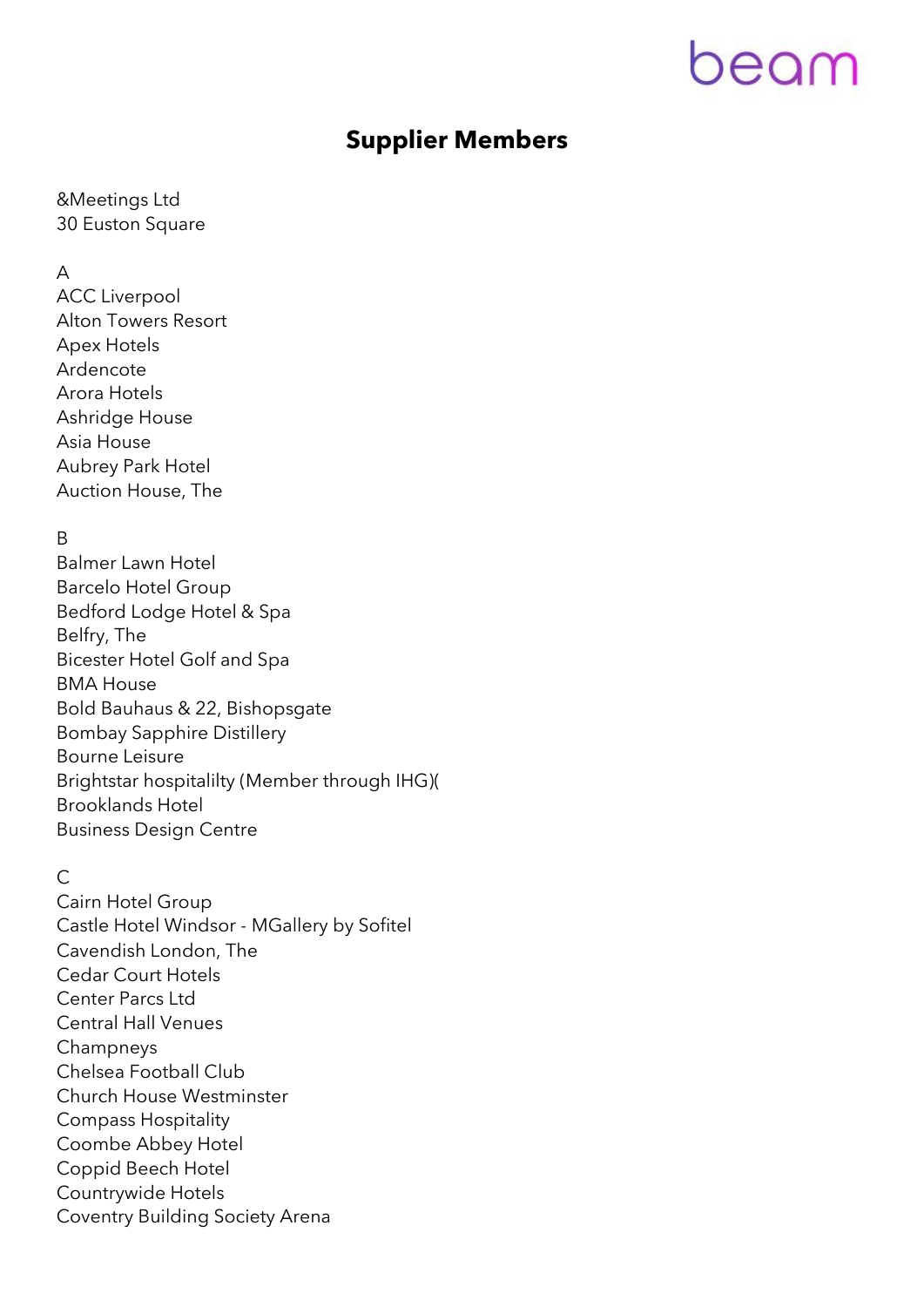# eeam

#### $\mathsf{D}$

Dalata Hotel Group Plc - Clayton & Maldron Hotels De Vere Group Dorsett Hotels Down Hall Country House Hotel Drayton Manor

# E

Edgbaston Park Hotel and Conference Centre Edinburgh Collection, The Edinburgh International Conference Centre Edwardian Hotels London Ellenborough Park Emirates Old Trafford - Lancashire County Cricket Club etc.venues Event Space CEME Events @ No 6 ExCeL London

#### F

Fairmont Carton House Fairmont St Andrews Farnborough International Focus Hotels Formby Hall Golf Resort and Spa Francis Hotel Bath - MGallery Collection

### G

Genting Hotel glh hotels Good Hotel Goodenough College Goodwood Hotel, The Grand Brighton Hotel and Richmond Hill Hotel Grand Hotel Huis ter Duin Grand, Birmingham Grantley Hall

#### H

Hand Picked Hotels Harbour Hotels Group Hatton Court Hotel Hawkwell House Hotel Oxford Heacham Manor Hotel Heart Of England Highfield Park Homerton Conference Centre Horwood House Hotel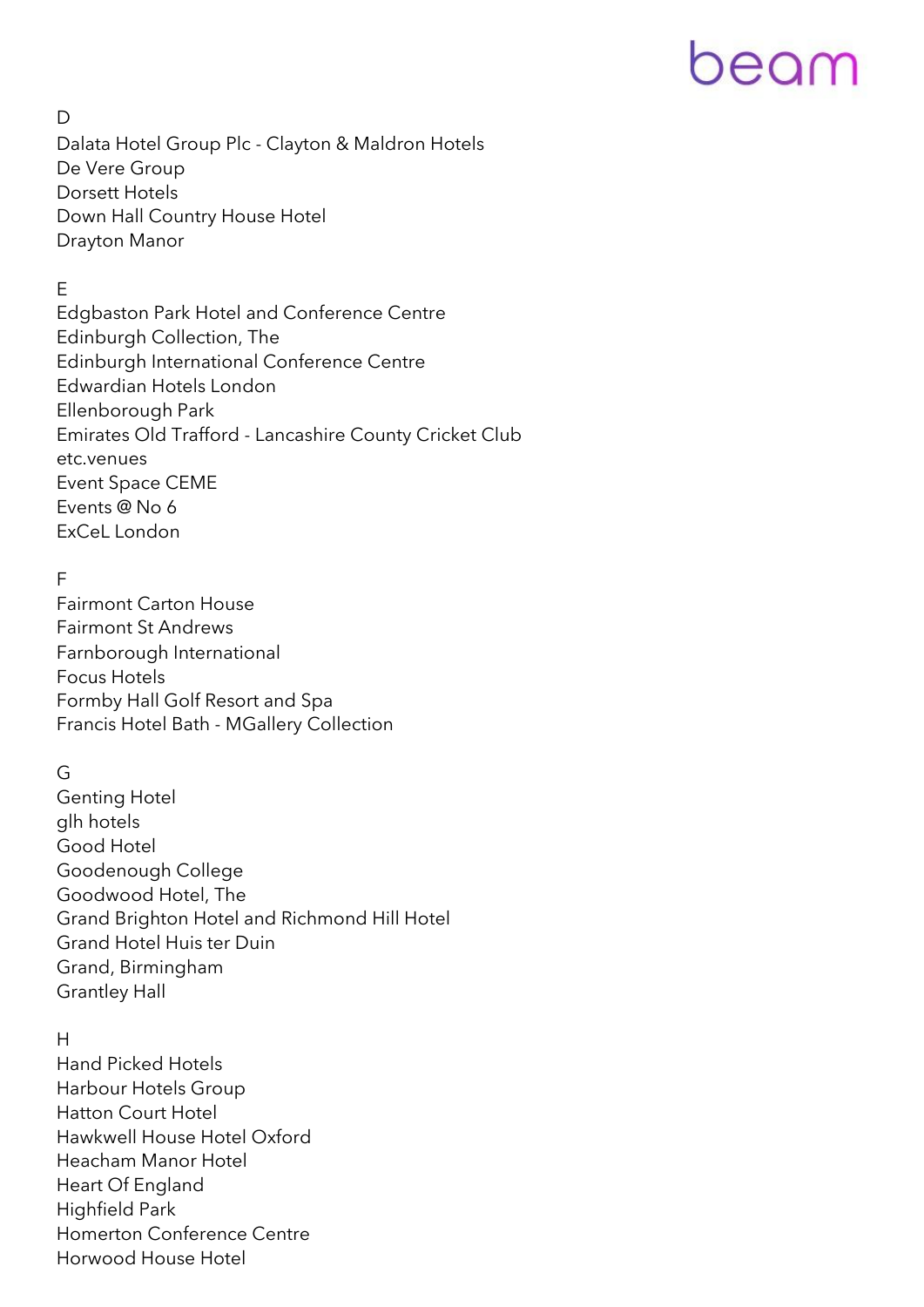# eeam

#### House of Commons

#### I

Ibis London Earls Court Ibis Styles Birmingham Centre Ibis Styles Manchester Portland Hotel Iconic Luxury Hotels IET Venues IHG Hotels and Resorts Imago Imperial College London Imperial Hotels INNside by Melia Interstate Europe Hotels and Resorts ISH Venues

### J

Jesus College Jury's Inn Jurys Inn and Leonardo Hotels

#### K

Kew Green Hotels Kings House Business Centre

### $\mathsf{L}$

Lane End Conference Centre Lea Marston Hotel & Spa LGH Hotels Management Ltd Lime Venue Portfolio Liverpool Football Club London Serviced Apartments Lord's Cricket Ground Lowry Hotel (The)

### M

Macdonald Hotels & Resorts Marriott Hotels & Resorts UK Mary Ward House Mercure Aberdeen Caledonian Mercure Bedford Centre Hotel Mercure Birmingham West Mercure Blackburn Dunkenhalgh Hotel and Spa Mercure Box Hill Burford Bridge Hotel Mercure Bristol Grand Mercure Cardiff Holland House Hotel and Spa Mercure Cardiff North Hotel Mercure Dartford Brands Hatch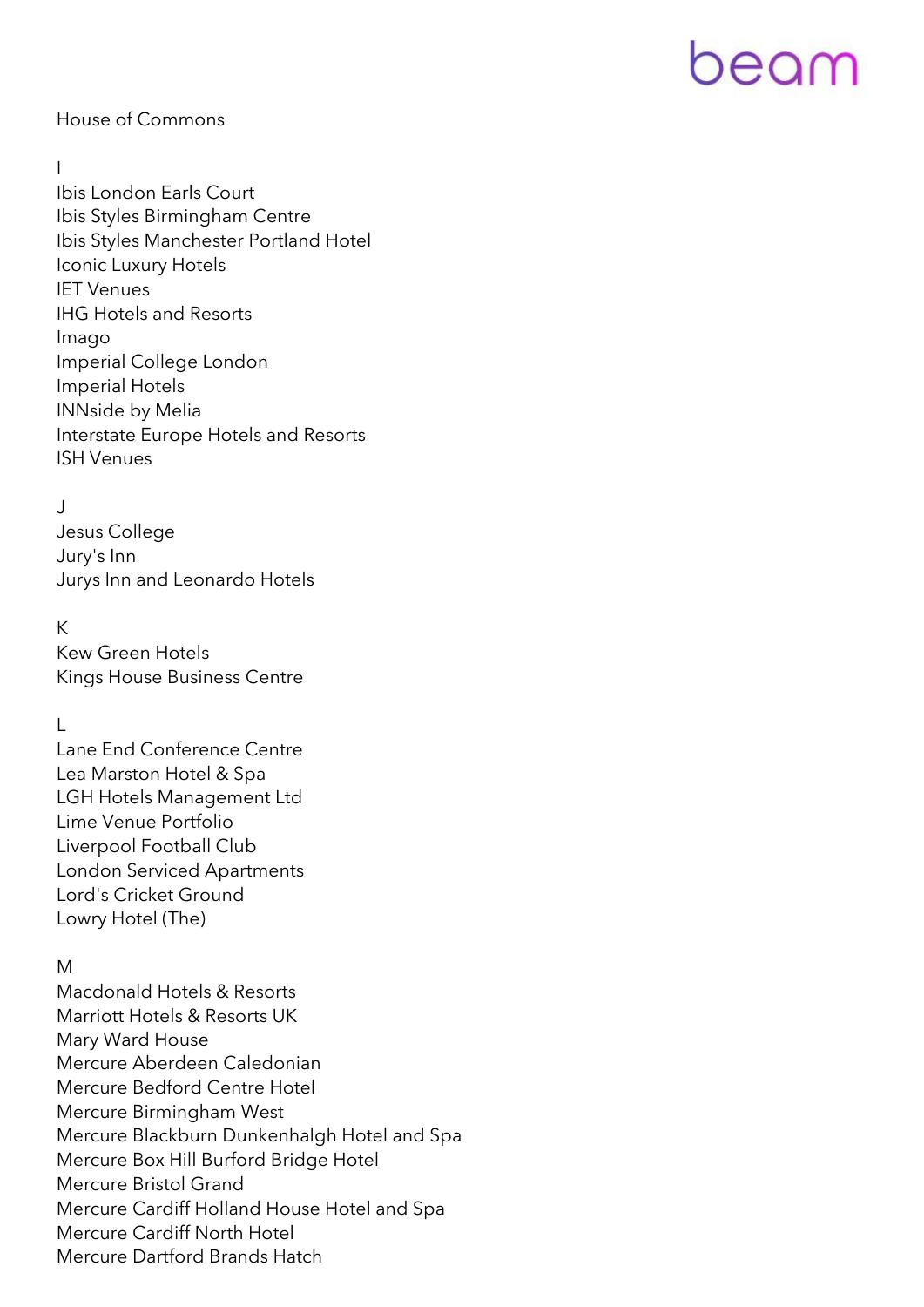# DEAM

Mercure Daventry Court Mercure Exeter Rougemont Mercure Exeter Southgate Hotel Mercure Haydock Mercure Liverpool Atlantic Tower Mercure London Heathrow Mercure London Staines upon Thames Hotel Mercure Manchester Mercure Manchester Norton Grange Hotel and Spa Mercure Manchester Piccadilly and Mercure Maidstone Great Danes Mercure Newbury West Mercure Newport Mercure Nottingham Sherwood Hotel Mercure Oxford Eastgate Hotel Mercure Sheffield Kenwood Hall Mercure Sheffield St Paul's Hotel and Spa Mercure Shrewsbury Albrighton Hall Hotel and Spa Mercure Southampton Centre Dolphin Mercure St Albans The Noke Mercure St Helens Mercure Stockport Bradbury Hall Hotel Mercure Stratford upon Avon Shakespeare Hotel Mercure Telford Centre Hotel Mercure Thame Lambert Hotel Mercure Warwickshire Walton Hall Mercure Winchester Wessex Hotel Millennium Point MTC Conferences & Events Museum of London

#### N

National Conference Centre NH Hotel Group Novotel Cambridge Novotel Edinburgh Park Novotel Leicester Novotel London Wembley

### $\circ$

Old Course Hotel, Golf Resort & Spa Old Thorns Hotel One Great George Street

## P

Park Regis Birmingham Penta Hotels Pullman Liverpool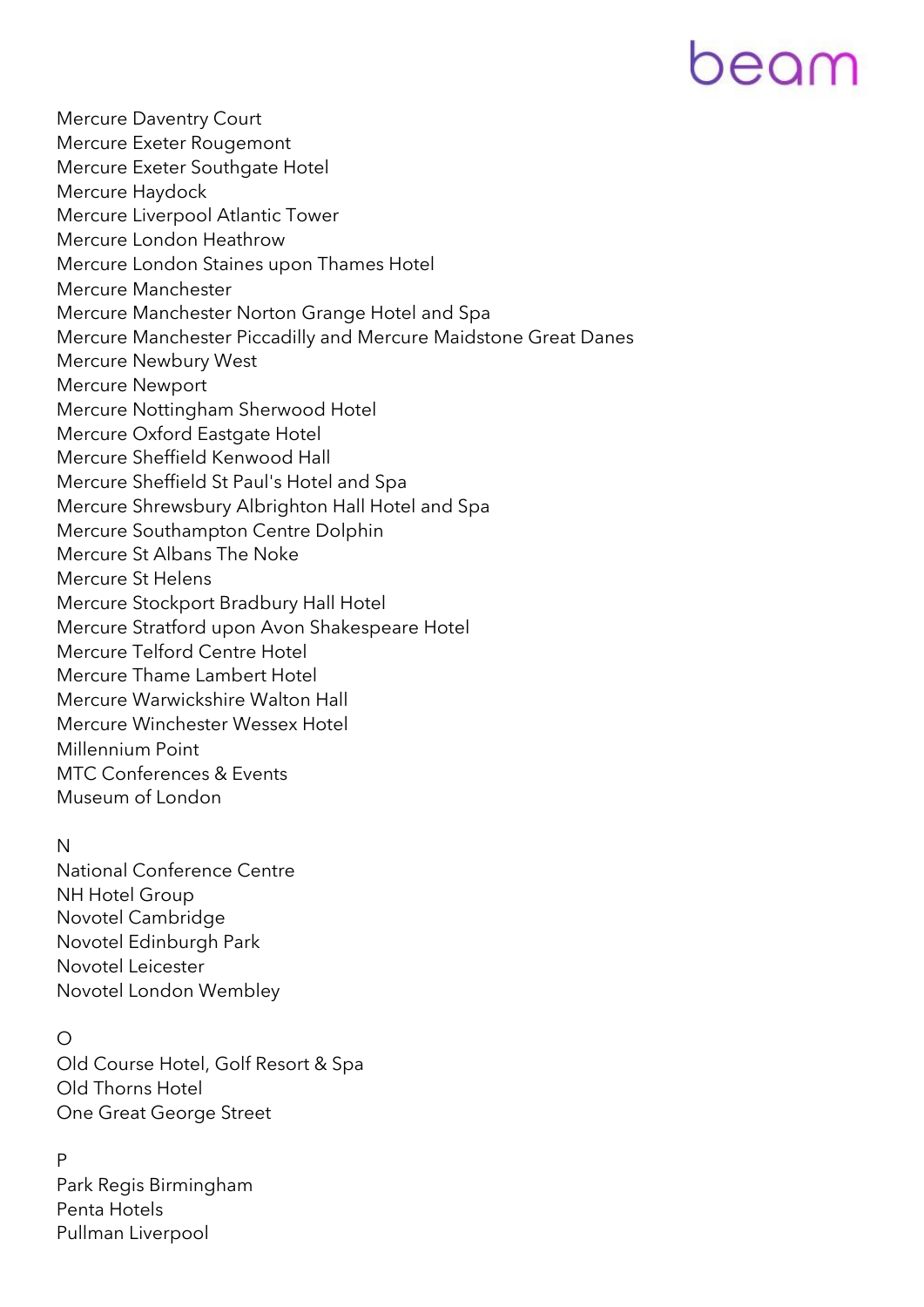# eeam

 $\Omega$ QEII Centre Qhotels Collection Queen Mary Venues Queens Hotel Cheltenham, MGallery By Sofitel

### R

Radisson Hotel Group RBH Hospitality Management Red Bull Racing Red Carnation Hotels Robinson College Roomzzz Aparthotel Royal College of Physicians Royal Lancaster London

### S

Sage Gateshead (Music North) Sarova Hotels Sea Containers Silverstone Circuits Sixway Stadium Southampton Saints St. Pancras Hotel Group Ltd Standard Hotels Stapleford Park Country House Hotel Stone X Stadium (Saracens Ltd) Strand Palace Hotel Swingers

### T

The Eastside Rooms The Harlow Hotel The Savoy The Studio The Vineyard at Stockcross Ltd The Wesley

 $\cup$ UniqueVenuesBirmingham

V Village Hotel Club Vue Entertainment

W Warwick Conferences Westminster College